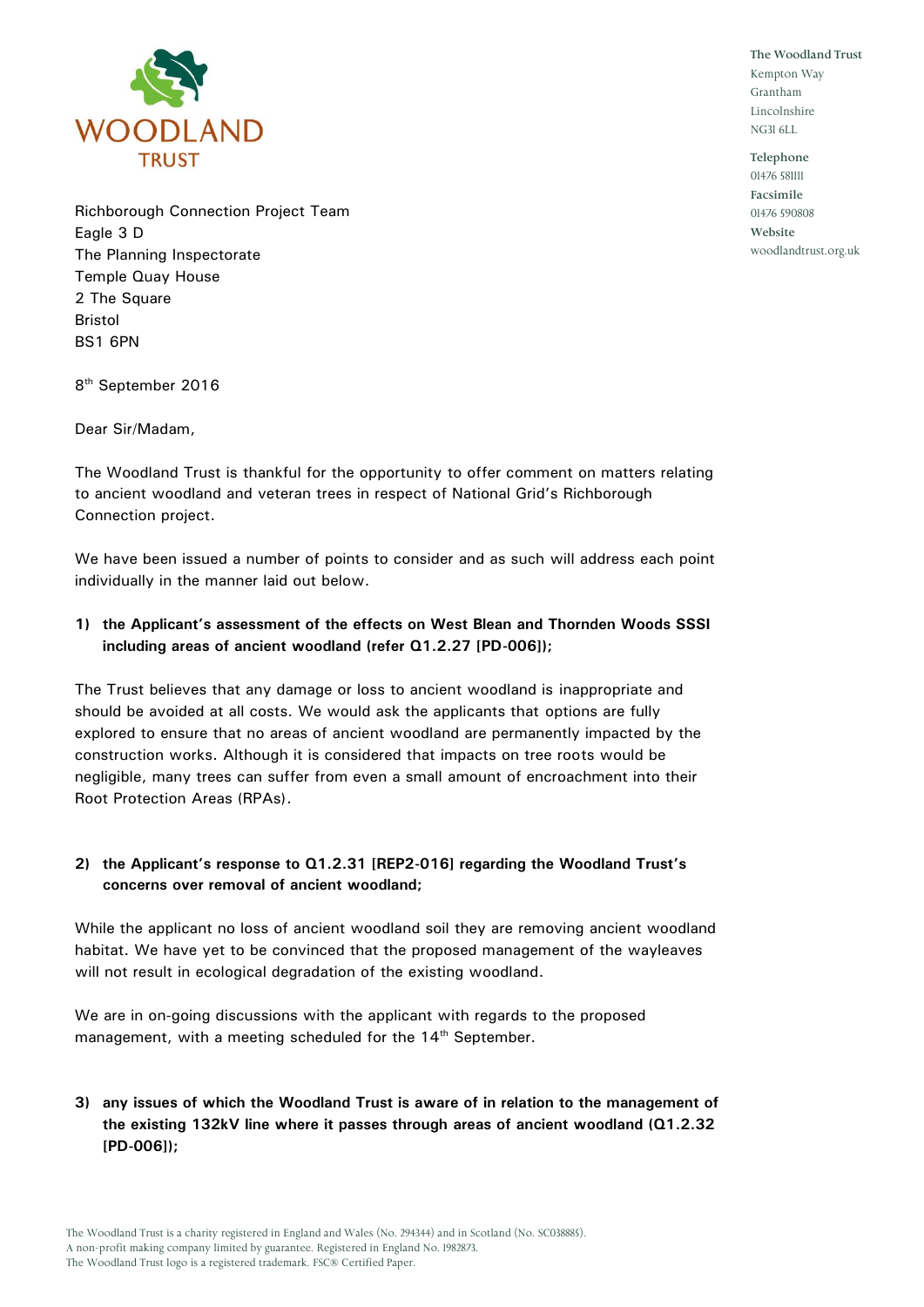The Trust has not considered or undertaken any assessment of the current management of ancient woodland where the existing 132kV line passes through it, so are not able to comment.

### **4) Wayleaves as set out in the Applicant's response to Q1.2.33 [REP2-016];**

The Trust accepts the reasoning behind the width of the wayleaves; however we still remain concerned about potential loss to ancient woodland habitat and consequent ecological degradation through the construction of wayleaves.

## **5) the Applicant's assessment that the trees that would be removed from Little Hall and Kemberland Woods Pastures LWS are not ancient or veteran (Q1.2.34 [PD-006]);**

If the applicant, upon full assessment and through appropriate arboricultural surveys, has not identified any ancient or veteran trees within the area of woodland habitat to be removed then the Trust accepts this assessment.

# **6) Agreement or otherwise (with reasons) of the Applicant's response to Q1.2.35 [REP2-016] regarding areas of ancient woodland to be removed, affected and managed;**

The Trust remains concerned about the removal of ancient woodland habitat as part of the construction of wayleaves through areas of ancient woodland and we are yet to be convinced that the proposed measures constitute 'management' over 'removal'. For this reason we remain in disagreement over the proposed figures quoted by the applicant, though will look to address this matter in the aforementioned scheduled meeting with the applicants.

# **7) Q1.2.36 [PD-006]), which includes reference to the Applicant's updated Embedded Environmental Measures Schedule submitted at Deadline 2 [REP2-006] and the updated Biodiversity Mitigation Strategy (BMS) [REP3-004] submitted at Deadline 3, noting the Kent Wildlife Trust's response [REP2-083];**

We are unsure at this moment in time whether 'mitigation planting' is being undertaken on account of the removal of vegetation or trees that constitute ancient woodland habitat. By definition ancient woodland is irreplaceable; therefore the loss of ancient woodland cannot be mitigated for. Furthermore, mitigation relates to the avoidance or reduction of harm, whereas compensation is defined as the process of making amends for any harm caused.

If the scheme is granted permission then compensatory planting must be secured to compensate for the loss of ancient woodland. The Woodland Trust understands that talks of compensation must not form part of the planning balance. This is supported by Natural England in their Standing Advice for Ancient woodland and veteran trees, which states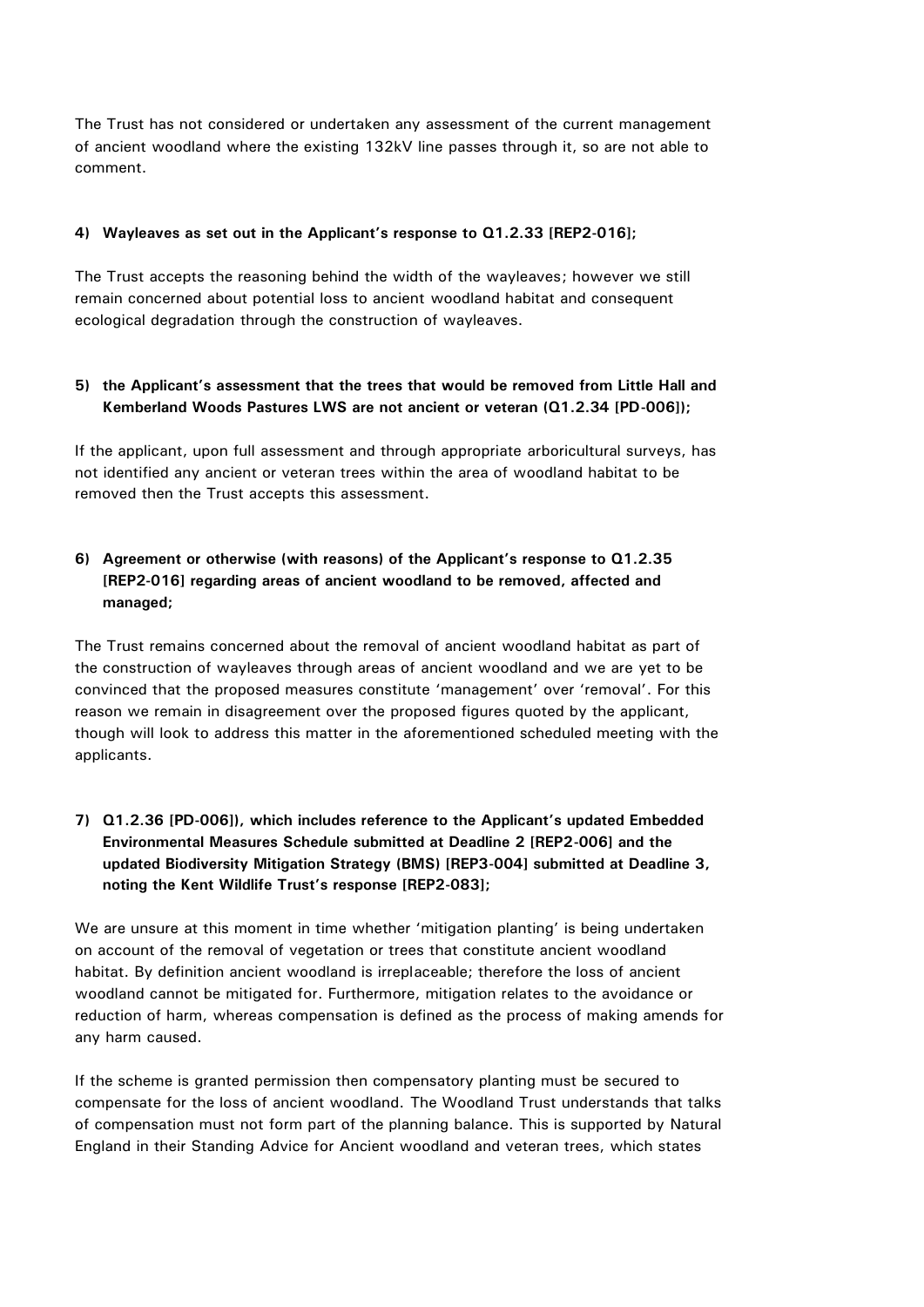"As ancient woodland and veteran trees are irreplaceable, discussions on compensation should not form part of the assessment of the merits of the development proposal."

If the proposed scheme is granted permission then the Trust will then look to engage with the applicants to discuss matters of compensation, such as planting.

# **8) the Applicant's and Councils' responses to Q1.2.37 [REP2-016] regarding natural regeneration adjacent to ancient woodland and the ExA's further question in this regard;**

There are certainly advantages to natural regeneration as a reinforcement boundary to the ancient woodland as it will create an area of natural habitat.

However, natural regeneration will not work if there aren't certain conditions in place to protect the young saplings that naturally regenerate. The Trust recommends that fencing should be in place for any areas which the applicant intends to allow natural regeneration to take place to prevent any grazing from deer and other mammals.

We also recommend that the applicant undertake planting of a few individual trees alongside promoting natural regeneration but not at a typical density that would be used for compensatory planting.

## **9) management and maintenance periods of five years for mitigation planting as proposed by the Applicant (Q1.2.38 [PD-006]);**

The Trust is very disappointed at the applicants' proposed period of management and maintenance being five years.

At a very minimum the Trust recommends that the management and maintenance of an area of compensatory planting (you cannot mitigate for the loss of ancient woodland) should be carried out for a minimum period of 50 years, as an area of planted trees would not start to resemble anything like a woodland until it has been established for at least 50 years. By this point the canopy should have closed over and an understorey will typically have begun to develop.

After five years the planted tree would still be in their establishment phase; one bad patch of weather could still kill off the young trees. The Trust doubts that within five years the applicant would be able to say with any confidence that the planted trees will have established themselves as woodland.

Management of the planted area would likely be relatively minimal after five years; however the applicant must continue monitoring work to ensure that the planted area establishes itself as woodland.

#### **10) management operations within ancient woodland (Q1.2.39 [PD-006]);**